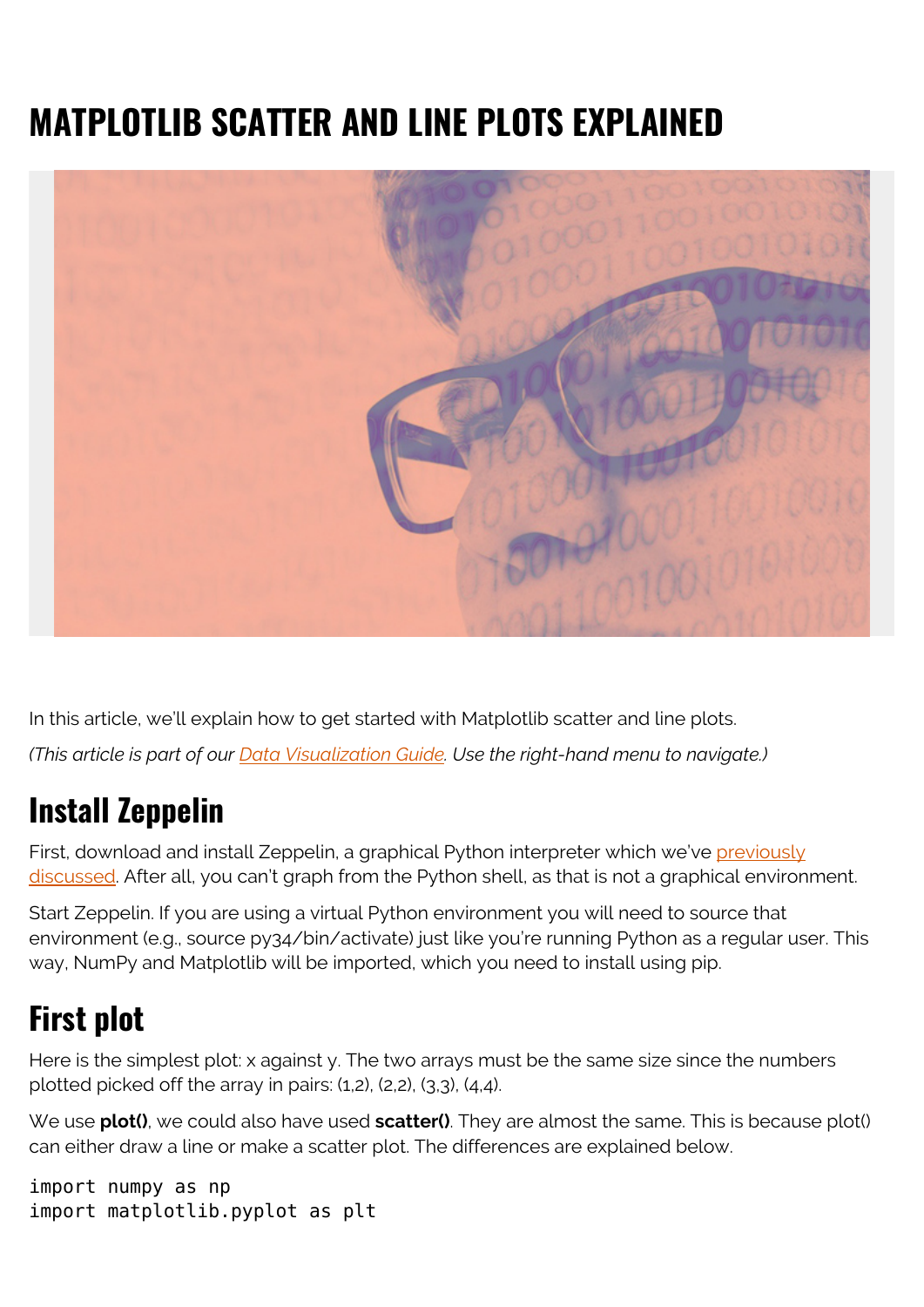```
x =V =plt.plot(x,y)
plt.show()
```
Results in:



You can feed any

number of arguments into the plot() function. The format is **plt.plot(x,y,colorOptions, \*args, \*\*kargs).** \*args and \*\*kargs lets you pass values to other objects, which we illustrate below.

If you only give plot() one value, it assumes that is the y coordinate. If you put dashes ("--") after the color name, then it draws a line between each point, i.e., makes a line chart, rather than plotting points, i.e., a scatter plot. Leave off the dashes and the color becomes the point market, which can be a **triangle ("v")**, **circle ("o")**, etc.

Here we use **np.array()** to create a NumPy array. Even without doing so, Matplotlib converts arrays to NumPy arrays internally. NumPy is your best option for data science work because of its rich set of features.

## **Use NumPy Arrays**

Here we pass it two sets of x,y pairs, each with their own color.

```
import numpy as np
import matplotlib.pyplot as plt
```

```
x = np.array()
```

```
plt.plot(x,x**2,'g--', x, x**3, 'o--')
```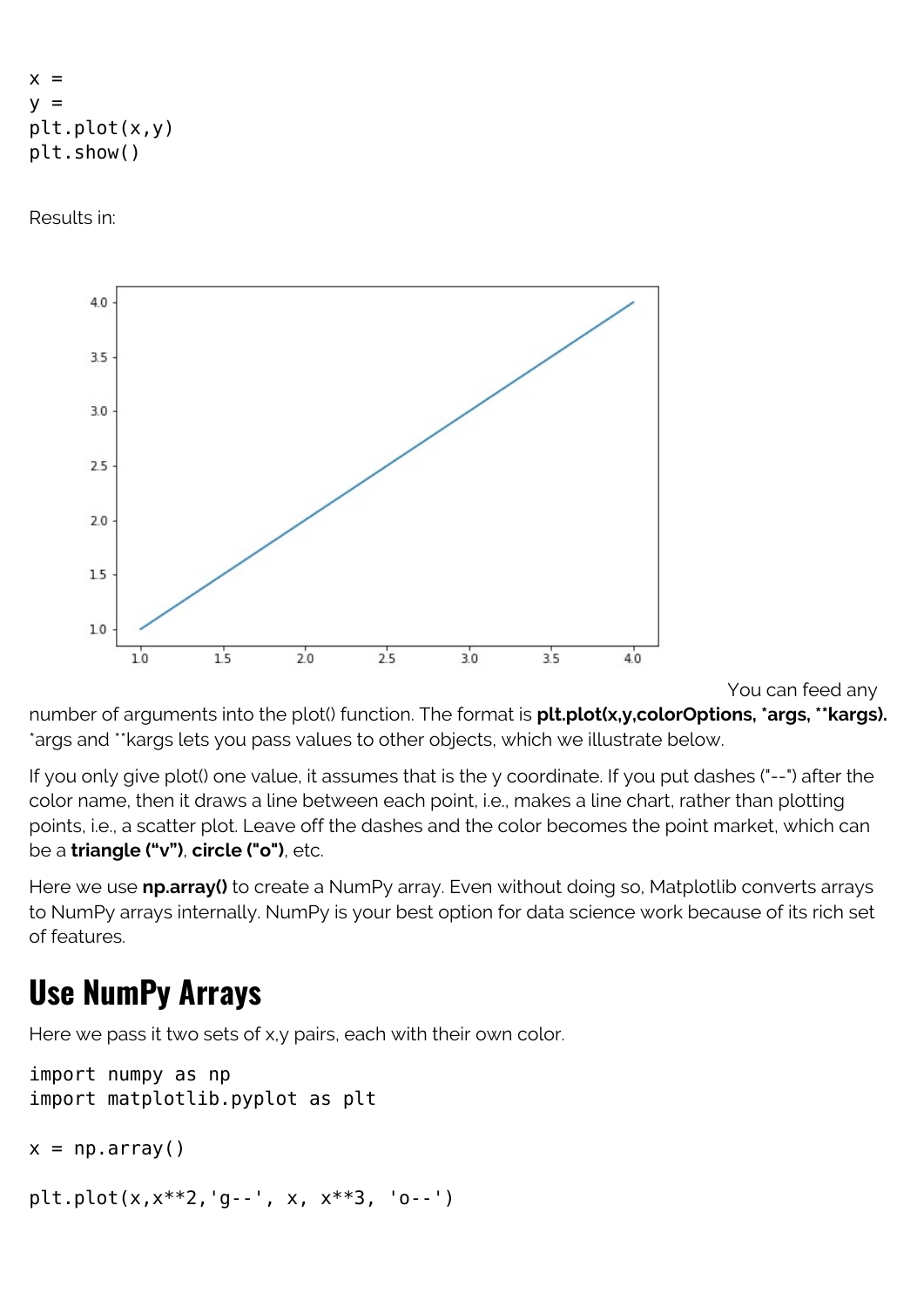

```
We could have
```
plotted the same two line plots above by calling the plot() function twice, illustrating that we can paint any number of charts onto the canvas.

```
import numpy as np
import matplotlib.pyplot as plt
```

```
x = np.array()
```

```
plt.plot(x,x**2,'g--')
plt.plot(x, x**3, 'o--')
```
You can plot data from an array, such as Pandas, by element name named as shown below. Below we are saying plot data versus data.

```
data = \{a': np.arange(10),\} 'b': np.arange(10)}
plt.scatter('a', 'b', c='g', data=data)
print(data)
plt.show()
This is the same as below, albeit we use Pandas.
import pandas as pd
data = \{a : np.arange(10),\}
```

```
 'b': np.arange(10)}
```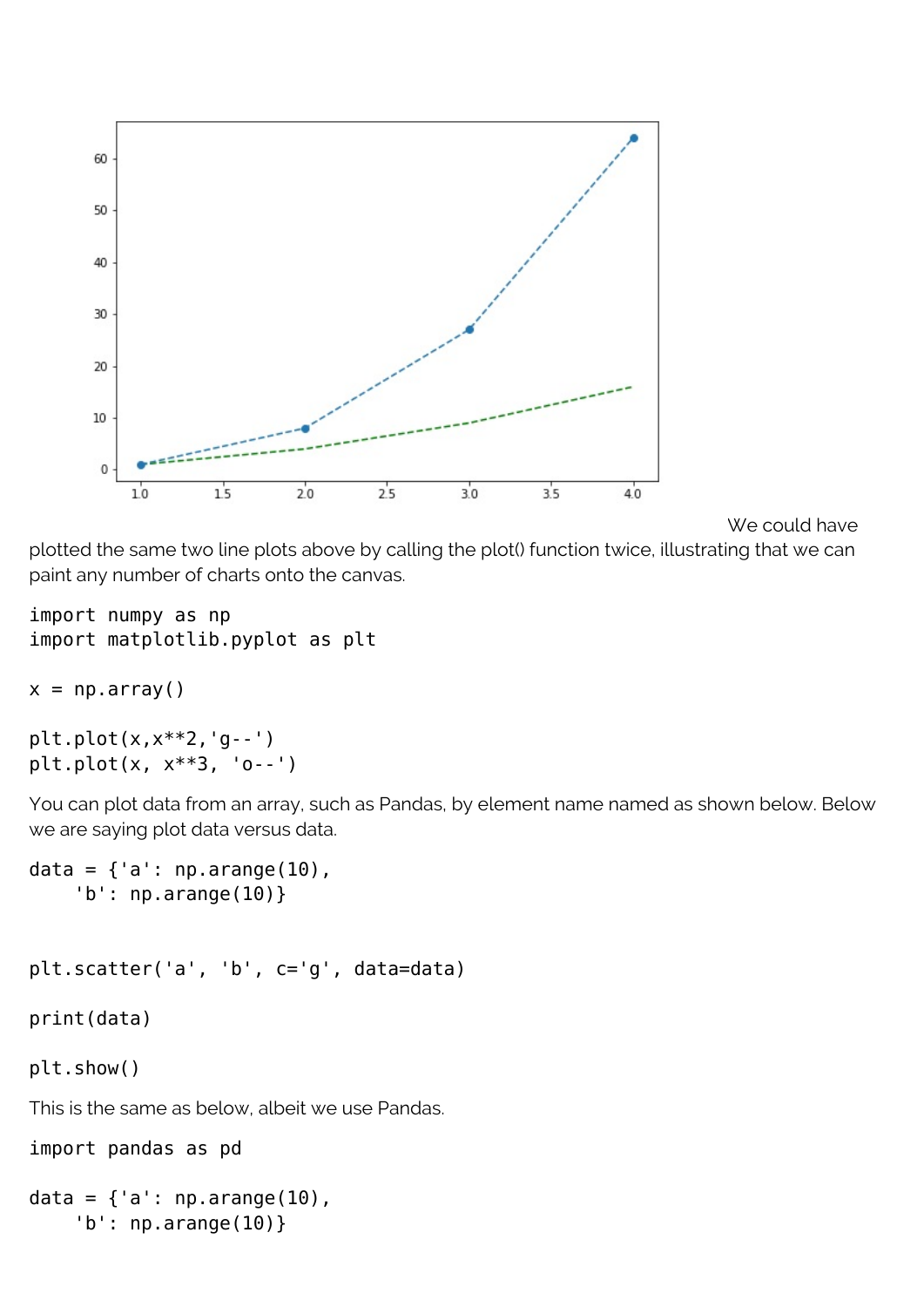df=pd.DataFrame(data=data)

plt.scatter('a', 'b', c='g', data=df)

plt.show()

In this example, the values are a dictionary object with a and b the values shown below.

 $'b'$ : array(), 'a': array()}

We can pass the size of each point in as an array, too:

import pandas as pd

```
data = \{a : np.arange(10),\}'b': np.arange(10),
      'c': np.arange(10) * 100
}
df=pd.DataFrame(data=data)
plt.scatter('a', 'b', c='g', s='c', data=df)
```
plt.show()



You could add the

coordinate to this chart by using text annotations.

The arguments are **matplotlib.pyplot.annotate(s, xy, \*args, \*\*kwargs)[.**

Where: